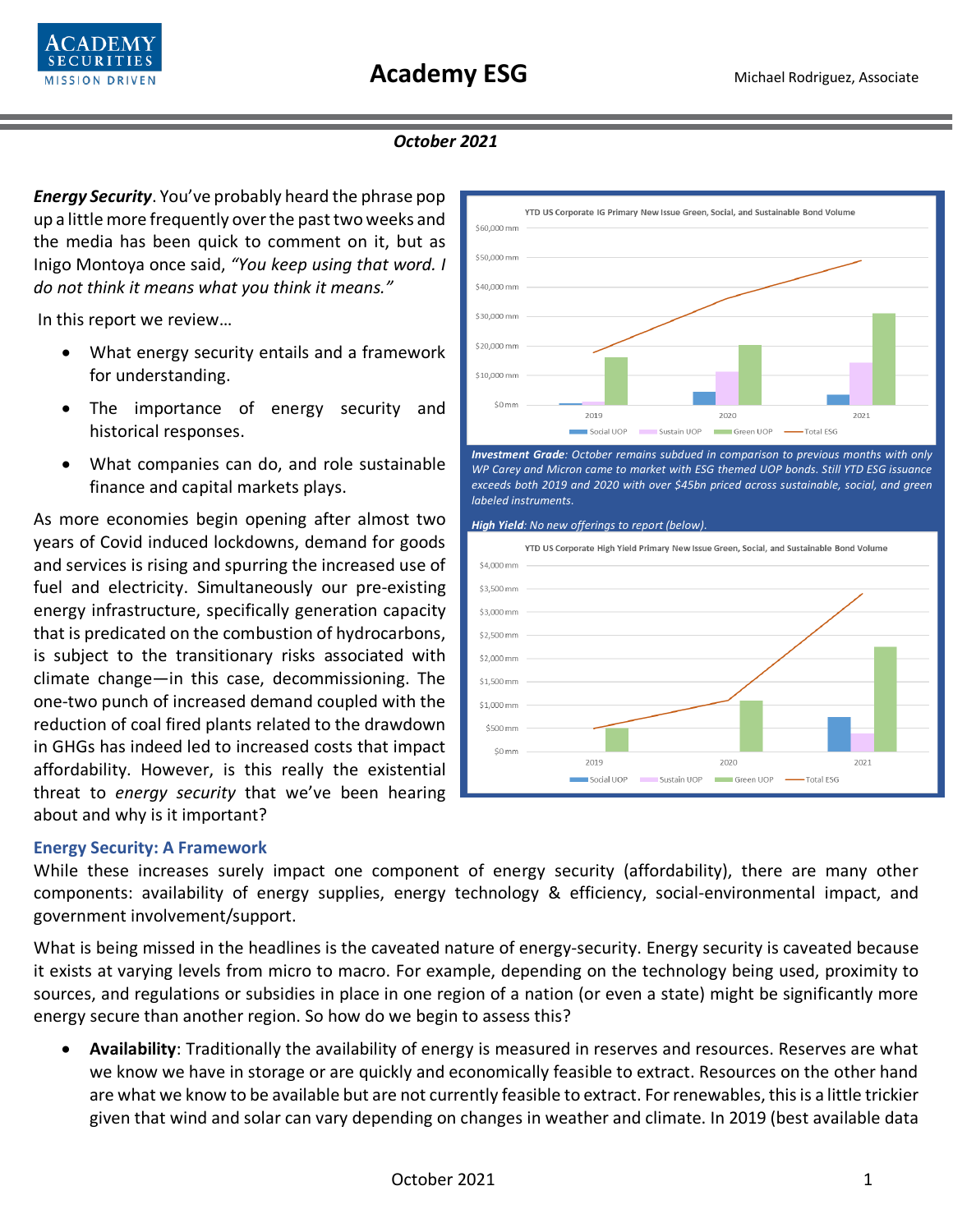

# *October 2021*

for the globe) the global total energy supply was 600,000 petajoules (PJs), while total final consumption was only 417,000 PJs, or ~180,000 PJs less than production.

- **Affordability**: This of course is the focus of market participants and the media, but when you look beyond the 2014-2015 horizon they provide, you will find energy costs are still much more affordable than what they were in 2008. Both the active December contracts for Brent and WTI are floating around \$83-\$86 respectively, the highest prices since 2014, but still not near the peak we experienced in 2008 when prices reached \$140. Similarly, natural gas has experienced a recent spike (now at around \$5,300 per MMBtu) but still not near the high of \$9,000+ that it reached 13 years ago. As for electricity here in the US, when you examine this across all sectors from 2015 to 2021, you'll find there has been just a 5% increase in the cost per kwh—that's a much lower rate of appreciation compared to the cost of a Big Mac (+18%) over the same time!
- **Energy Technology & Efficiency**: Technology (and its efficiency) are also crucial componentsto energy security. Having access to more types of engines, dynamos, reactors, and technology capable of translating diverse energy sources into power is critical to energy security. Here in the United States, over the course of 120+ years we have slowly diversified from biomass (wood) to coal and hydrocarbons and now to renewables. Globally the production of energy from renewables and waste (biomass) has increased 36% from ~62,000 PJs in 2008 to ~85,000 PJs in 2020.
- **Environmental Impact**: The fourth component is the environmental/social impact associated with energy and power production. We will not belabor this point, but it relates to climate change and physical risks posed by energy and power production. What we would like to highlight is the energy and water nexus—this is because climate change immediately impacts how water is allocated. For the energy industry, this is important because almost half of all water withdrawn in the US helps to keep power plants functioning and cool and this water is also essential for hydropower and enhanced oil recovery. Drought and higher temperature extremes mean less water for hydropower and plant cooling, but also increases the demand for electricity needed for cooling, thereby compounding the issue. Forests, oceans, and the soil are also negatively impacted by energy and power production.
- **Government Support**: Last and certainly not least is how involved or not involved governments are in energy markets and infrastructure. This includes regulators, subsidies, and transparency of data. Government involvement is also helpful in laying/incentivizing those standards. Here in the United States, the government offers a variety of tax incentives including a production tax credit, an investment tax credit, a residential energy credit, and grant/loan programs through the USDA, DOE, and DOI.

# **Why is Energy Security Important?**

Companies, especially ones which operate outside the United States in regions or nations which score less in some of the categories above compared to others, will want to remain vigilant as the globe shifts from hydrocarbons to more renewables. Governments like China, Britain, and Venezuela are looking to solve energy security challenges by simply curtailing usage. This is a mistake and only fuels economic crises and inflation. Instead, key players should look to enhance availability and technology, while keeping it affordable and mitigating environmental impacts. Here in the US energy prices will continue to rise as we approach winter, but we are still energy rich and the biggest risk posed is to the supply chain, thereby driving inflation. From a near-term geopolitical perspective, this gives an advantage to energy rich nations like Russia, the United States, Iran, Saudi Arabia, and Brazil which can leverage the demand.